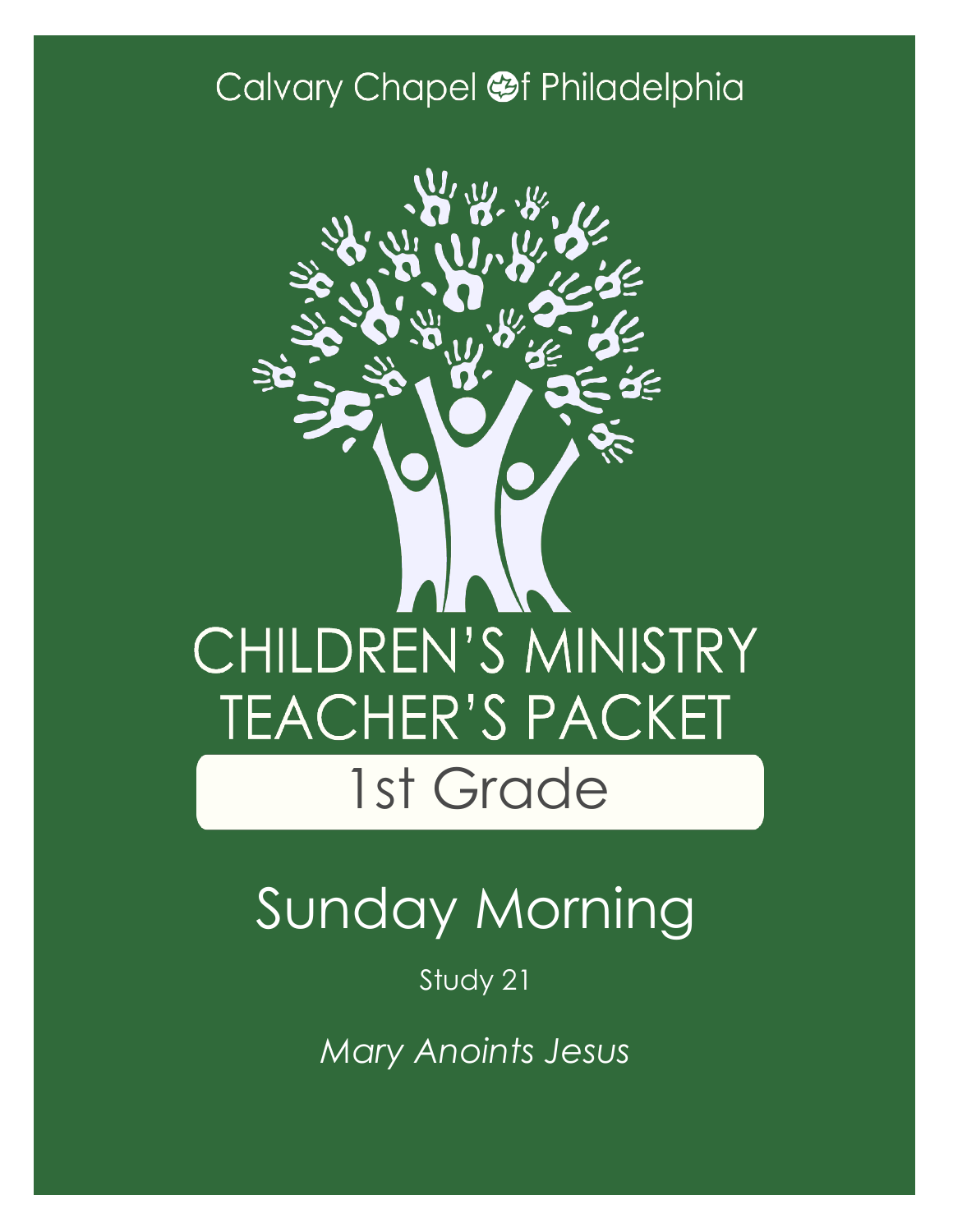### Mary Anoints Jesus

The Objective is the key concept for this weeks lesson. It should be the main focus of the study

These are the key verses that you will find helpful in teaching your study this week. The "Main passage" is the basis of the study, where the other verse support the objective of the lesson.

There is a memory verse for the students that relates to every study. If a student can memorize the verse for the following week you may give them a prize from the "reward box" found on your cart.

An introductory activity or question that will settle the class, draw their attention to the study and prepare their hearts for God's Word.

**Objective This lesson will use Mary's example to show that spending time with Jesus and giving Him what we have is the most important thing we can do.**

**Key Verses** John 12:1-8—Main Teaching Passage Matthew 26:6-14; Mark 14:3-9 (Parallel Passage) Luke 10:38-42

#### **Memory Verse** - Mark 12:30

"And you shall love the LORD your God with all your heart, with all your soul, with all your mind, and with all your strength. This *is* the first commandment."

### **Hook**

Review last week's memory verse, Romans 10:13.

Have the class make a list of things you do every day/often. It should include necessary things (sleep, eat, go to school) and fun things (play games, watch TV). Choose any two and ask which is more important. The pick two more tasks and ask. Do this until you have determined what the most important thing you do is. Then ask if that "most important thing" is more important than spending time with Jesus. Today, we are going to meet someone who knew that spending time with Jesus is more important than anything.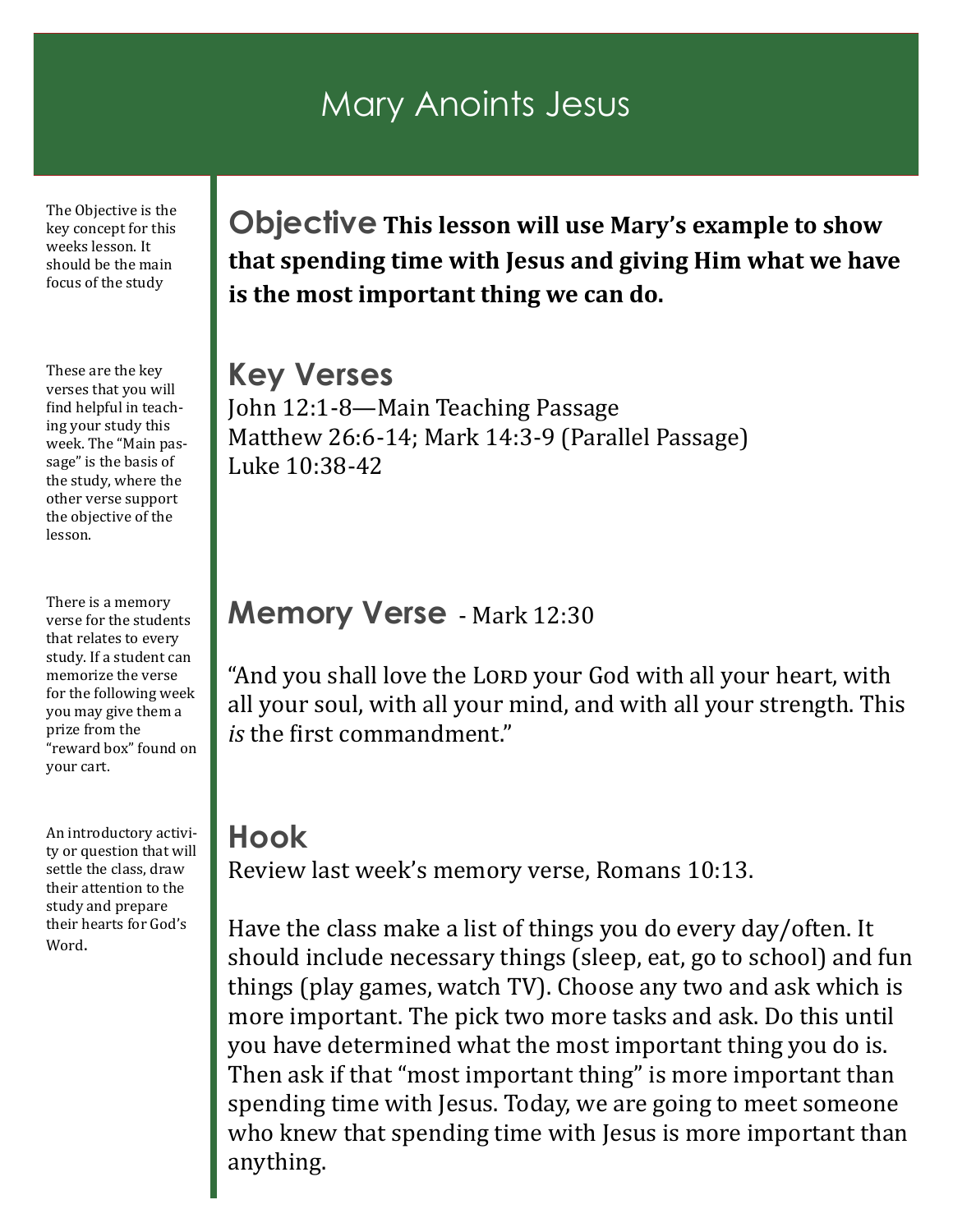What does the Bible say? This is where we will read a passage or series of passages that teach on the subject of the day.

BOOK

A few weeks ago, we met not only Lazarus, who rose from the dead, but his two sisters, Mary and Martha. Before that, the first time the Bible records Jesus encountering these two sisters is in Luke 10:38-42. In that passage, Martha scolded her sister for sitting at Jesus' feet while she was working to serve Jesus. However, Jesus rebuked Martha and commended Mary for making the better choice of spending time with Him. In today's story in John 12:1-8, the scene is similar. Martha was serving as Jesus was having a meal with others. Then Mary came out with expensive oil and poured it on Jesus' feet. After that, she used her hair to dry His feet. When Judas saw this, he became indignant. Judas argued that Mary could have sold this expensive oil and used the money to help the poor. John gives us some extra insight by saying that Judas wasn't really concerned for the poor. He was only asking because he was in charge of the money bag and wanted to steal the money for himself. Jesus rebuked Judas and told him to leave her alone. After all, there would always be poor people to help, but this was their opportunity to be with Jesus. He declared that Mary had recognized what was happening and had anointed Jesus in preparation for His burial. Both Matthew and Mark add that Jesus announced that wherever the Gospel is preached, there this story of Mary's generosity would be told and remembered.

## LOOK

The Gospels record three different stories involving Mary, the sister of Lazarus and Martha (note that there are several other Marys in the New Testament, such as Jesus' mother and Mary Magdalene, who are not the same as this Mary). We see her sitting at Jesus' feet in Luke 10, mourning he brother in John 11, and here in John 12 (also recorded in Mark 14 and Matthew 26).

In each of these stories, one characteristic of Mary stands out: she wanted to be with Jesus. Everything else was secondary. When she had a chance to be with Jesus and show that she loved Him, she took advantage. She poured out her expensive oil (worth an entire year's wages) on His feet without thinking twice. No one was more important to her than Jesus. Keep in mind, the things Mary chose Jesus over were not bad things. In fact, they were very good. Serving others and giving to the poor are all things that please the Lord. However, none of those things compare to time spent with Jesus. Mary took what she had, her time, her possessions, her love, and she gave them to Jesus because He alone is worthy of them.

The interpretation/ exegesis of the passage. What does this passage mean? How does this passage apply to my life?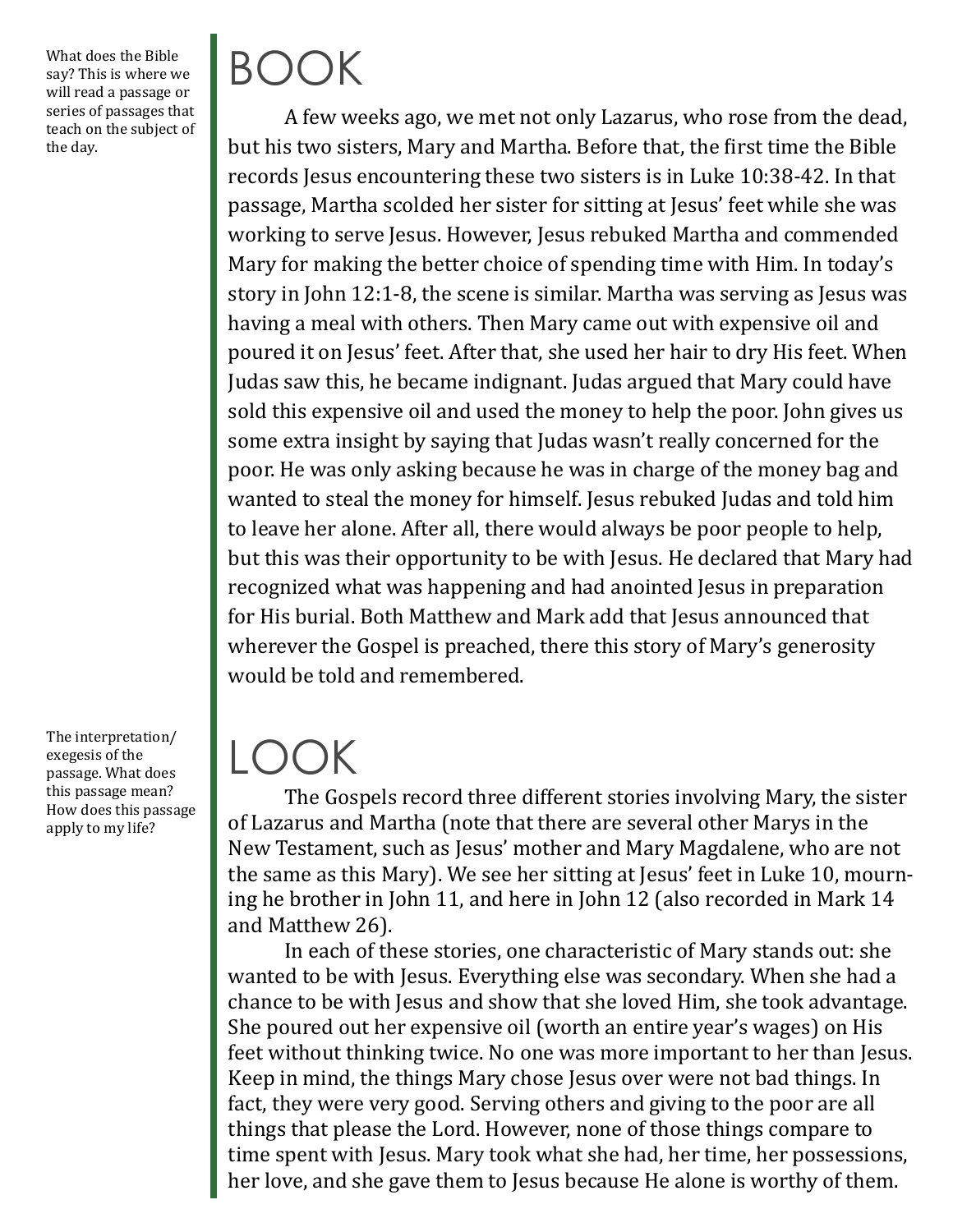## LOOK (Continued)

Those who looked at Mary's life might have thought that she had misguided priorities. Martha accused her of ignoring her responsibilities. Judas accused her of waste and financial foolishness. But both times, when others criticized her, Jesus commended her for making the better choice. She recognized the value of being with Jesus and knew that He was worthy of all that she had.

Like Mary, we all have been given certain resources. We might not have precious oil, but we have time, energy, and talents. Will we give those things to the Lord like Mary did? Every day, we have a choice of how to use our time. It can be spent on entertaining things (like playing outside or watching TV), good things (like spending quality time with friends and family or doing chores), or the best things, such as spending time with Jesus in His Word and prayer. That does NOT mean skipping your chores to read the Bible or not doing your homework because we want to spend time with Jesus. Instead, try replacing some of the less important things you enjoy doing with time spent with Jesus. Instead of watching a TV show, spend that time praying for others. After dinner, rather than going to play in your room, ask your family to read a Bible story together. Make Jesus the most important thing in your life!

TOOK As a class, memorize Mark 12:30. What is my response

> In the lesson, we primarily looked at how to give our *time* to Jesus. Think of other things we can give to Jesus (energy, talents, etc.) and come up with ways to offer them to Him.

**Pray:** Thank the Lord for giving us the gifts of prayer and His Word. Ask Him to be the most important person in our lives.

**Parent Question:** How can I give Jesus my time, energy, and talents?

to this passage of Scripture? How should my life change according to what this passage teaches me? What are the practical things I can do throughout the week to make this true in my life?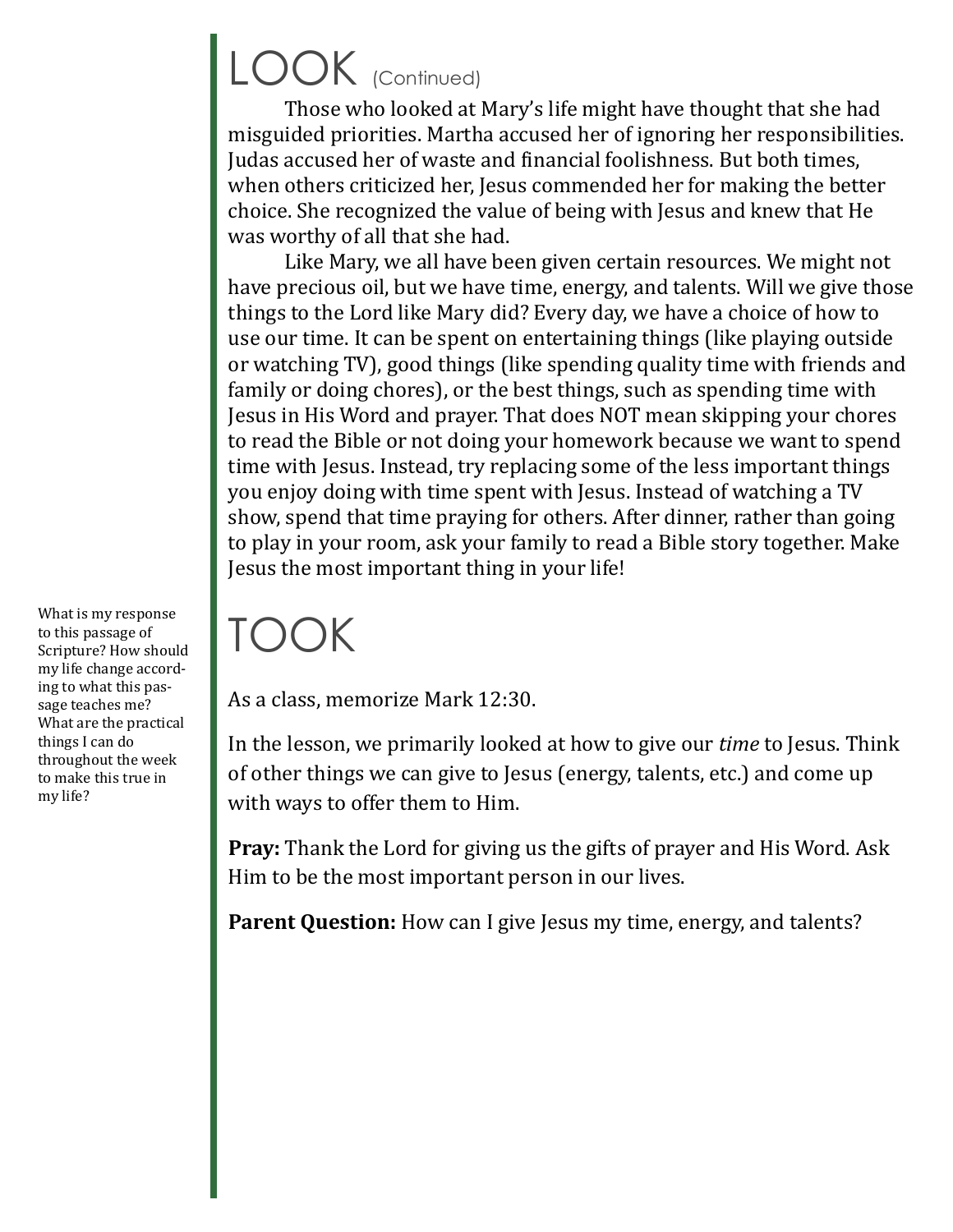## FURTHER STUDY

### **Commentary on John 12:1-8 by David Guzik**

#### *The Hour Has Come*

A. A banquet at Bethany.

1. [\(Jhn 12:1](https://www.blueletterbible.org/kjv/john/12/1-3/s_1009001)-3) Lazarus eats, Martha serves (without complaining), and Mary anoints the feet of Jesus.

Then, six days before the Passover, Jesus came to Bethany, where Lazarus was who had been dead, whom He had raised from the dead. There they made Him a supper; and Martha served, but Lazarus was one of those who sat at the table with Him. Then Mary took a pound of very costly oil of spikenard, anointed the feet of Jesus, and wiped His feet with her hair. And the house was filled with the fragrance of the oil.

a. **There they made Him a supper**: Less than a week before His crucifixion, Jesus attended a dinner in His honor at the home of Simon the Leper ([Matthew 26:6](https://www.blueletterbible.org/kjv/matthew/26/6/s_955006) and [Mark 14:3\)](https://www.blueletterbible.org/kjv/mark/14/3/s_971003). His friends Martha, Lazarus, and Mary were also in attendance.

b. **Mary took a pound of very costly oil of spikenard, anointed the feet of Jesus**: In the midst of the supper, Mary gave a remarkable gift to Jesus. It wasn't unusual to wash the feet of a guest, but it was unusual to use **very costly oil of spikenard** to do it, and remarkable to **wipe the feet with her hair**.

i. Mary's gift was remarkably *humble*. When a guest entered the home, usually the guest's feet were washed with water and the guest's head was anointed with a dab of oil or perfume. Here, Mary used this precious ointment and **anointed the feet of Jesus**. She considered her precious ointment only good enough for His feet.

ii. Mary's gift was remarkably *extravagant*. She used a lot (**a pound**) of a **very costly oil of spikenard**. Spices and ointments were often used as an investment because they occupied a small space, were portable, and were easily negotiable in the open market. Judas believed this oil was worth *300 denarii* [\(John 12:5\),](https://www.blueletterbible.org/kjv/john/12/5/s_1009005) which was worth a year's wages for a working man.

iii. Mary's gift was remarkably *unselfconscious*. Not only did she give the gift of the expensive oil, she also **wiped His feet with her hair**. This means that she let down her hair in public, something a Jewish woman would rarely (if ever) do.

iv. In all of this, Mary is a study of devotion to Jesus. "The life of Mary is painted for us, in three memorable pictures, in each of which she is at the feet of Jesus. " (Eerdman)

2. ( $\lfloor \ln n \ 12:4-8 \rfloor$ ) Judas objects to Mary's rich gift.

Then one of His disciples, Judas Iscariot, Simon's *son,* who would betray Him, said, "Why was this fragrant oil not sold for three hundred denarii and given to the poor?" This he said, not that he cared for the poor, but because he was a thief, and had the money box; and he used to take what was put in it. But Jesus said, "Let her alone; she has kept this for the day of My burial. For the poor you have with you always, but Me you do not have always."